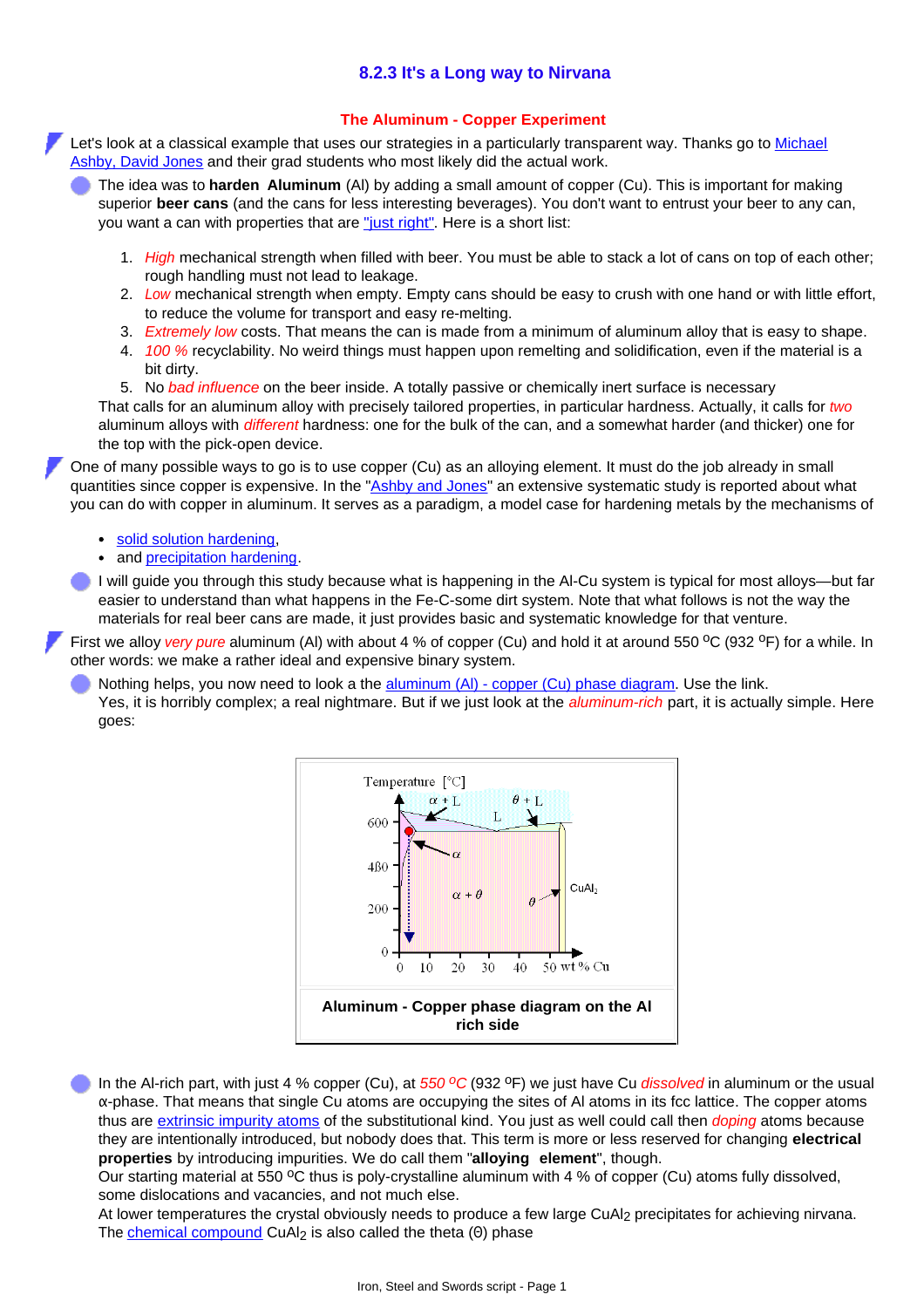Next you [quench](http://www.tf.uni-kiel.de/matwis/amat/iss_dec_15_2021/kap_8/backbone/r8_2_1.html#quenching) to room temperature. You do that so fast that no precipitation occurs during the cooling. In the laboratory we can do that, effectively "freezing in" the high temperature structure. Then you temper by going up to a constant 150  $^{\circ}$ C (302  $^{\circ}$ F), i.e. you employ [strategy No. 1.](http://www.tf.uni-kiel.de/matwis/amat/iss_dec_15_2021/kap_8/backbone/r8_2_1.html#strategies for microstructure engineering)

When you start at the 150 <sup>o</sup>C, you now have *exactly* what you had at 550 <sup>o</sup>C: 4% copper atomically dissolved in an aluminium polycrystal. The only difference is that at 150 °C the crystal is unhappy about that. Very unhappy. It will now do whatever it can to remedy the situation and to establish the proper nirvana state, which is almost copper-free aluminum plus CuAl<sub>2</sub> precipitates. You also can call it a mixture of the  $\alpha$  and  $\theta$  phase; same thing.

So all you do next is to let your specimen sit at the chosen temperature for a while (employing [strategy No. 3\)](http://www.tf.uni-kiel.de/matwis/amat/iss_dec_15_2021/kap_8/backbone/r8_2_1.html#strategies for microstructure engineering). You picked 150 <sup>o</sup>C because at room temperature your aluminum cannot do much during your life time; everything is pretty much immobilized. If you temper at 150 °C, there is enough [thermal energy](http://www.tf.uni-kiel.de/matwis/amat/iss_dec_15_2021/kap_4/backbone/r4_4_1.html#thermal energy) to allow precipitation to happen, just rather s-l-o-w-l-y because the Cu atoms move rather sluggishly at that temperature.

That is good because it gives us enough time to observe at our leisure what is going on.

The important point is that the *[driving force](http://www.tf.uni-kiel.de/matwis/amat/iss_dec_15_2021/kap_8/backbone/r8_2_1.html#driving force)* for precipitation is large at this low temperature because the crystal can gain a lot of energy by getting rid of surplus copper atoms.

A temperature of 150 °C combines an overwhelming need for making precipitates with some sluggishness in doing things. We're thus heeding the ["golden rule"](http://www.tf.uni-kiel.de/matwis/amat/iss_dec_15_2021/kap_8/backbone/r8_2_2.html#golden rule for microstructure control) from before and control nucleation and kinetics. The crystal has no choice but to start a lot of very small precipitates all over the place.

If there is a sufficient number of defects around, nucleation will now start at those defects, i.e. we have **[heterogeneous nucleation](http://www.tf.uni-kiel.de/matwis/amat/iss_dec_15_2021/kap_5/illustr/s5_3_1c.html)**. Otherwise nucleation will be [homogeneous](http://www.tf.uni-kiel.de/matwis/amat/iss_dec_15_2021/kap_5/illustr/s5_3_1b.html) but the details don't matter for our purpose here. We just will produce a large number of nuclei soon after we reached the final 150  $\rm{^{\circ}C}$ , and we do not need to care exactly how that happens and exactly how large that number will be.

Before I go on let's reconsider the concept of the driving force; it is really important (you might want to go to the [bathroom](http://www.tf.uni-kiel.de/matwis/amat/iss_dec_15_2021/kap_8/backbone/r8_2_2.html#_9) now if you remember the preceding chapter).

The **driving force** for things to happen is just a measure of how much the crystal has to gain (in terms of energy) by doing something that gets it closer to nirvana.

Consider steel just a few centigrade below the austenite-pearlite transition temperature. Yes, turning into pearlite would be better than remaining austenite, but just a *little bit*. You, the crystal, will go for it but not with real zest and vigor. The driving force for the transition is small. It may happen rather quickly anyway because everything is very mobile.

Now consider that you quenched the steel very quickly to several 100 centigrades below the transition temperature. The crystal wants the same structure as in the case above but turning to pearlite at this temperature would be *far better* than being austenite, and transformation becomes supremely important. The driving force for the transition is large.

The ominous "*driving force*" invoked a [few](http://www.tf.uni-kiel.de/matwis/amat/iss_dec_15_2021/kap_6/backbone/r6_3_1.html#driving force) [times](http://www.tf.uni-kiel.de/matwis/amat/iss_dec_15_2021/kap_6/backbone/r6_2_2.html#driving forces) already thus simply measures the reduction of the distance to nirvana (the gain in energy in science speak) that the crystal can realize under the circumstances. Needless to say, we can calculate that and express it in a cold hard number.

The message is clear:

**Large driving forces induce desperate measures**

Crystals are like humans in this respect, with the exception that they are *always* reasonable. Humans, just like crystals, are less inclined to do the right thing under circumstances where the benefit is small. For example, stopping overspending and being thrifty becomes a far more urgent business when your debtors are closing in with swords drawn.

As I'm writing this (July 31<sup>st</sup> 2011) bankruptcy for the USA is just two days away and politicians become frantic. Greece, very close to bankruptcy for about a year by now, is extremely agitated and induces desperate measures: frequent meetings of European heads of states, transfer of more than hundred billons of Euros (> 10<sup>10</sup> €) that do not really exist, and severe violations of about every European treaty.

Two years ago, the situation was not all that different but the *political* driving forces were much smaller because the rating agencies had not yet drawn their swords. However, in contrast to the forces driving crystals, we cannot calculate *political* driving forces precisely, because large amounts of irrationality and stupidity are involved that do not surrender to (mathematical) reason.

Like always, there is a [catch](http://www.tf.uni-kiel.de/matwis/amat/iss_dec_15_2021/kap_3/backbone/r3_3_1.html#first law of economics) to producing a high density of small precipitates via large driving forces, meaning large degrees of sudden **undercooling** by quenching. While this will produce the nuclei for many very small precipitates, at low temperatures things move slowly. Those nuclei will take forever to grow to the size you want. Growth means that Cu atoms move by [diffusion](http://www.tf.uni-kiel.de/matwis/amat/iss_dec_15_2021/kap_4/backbone/r4_4_2.html#diffusion) from the depth of the Al crystal to the nuclei.. If they diffuse slowly, growth will be sluggish.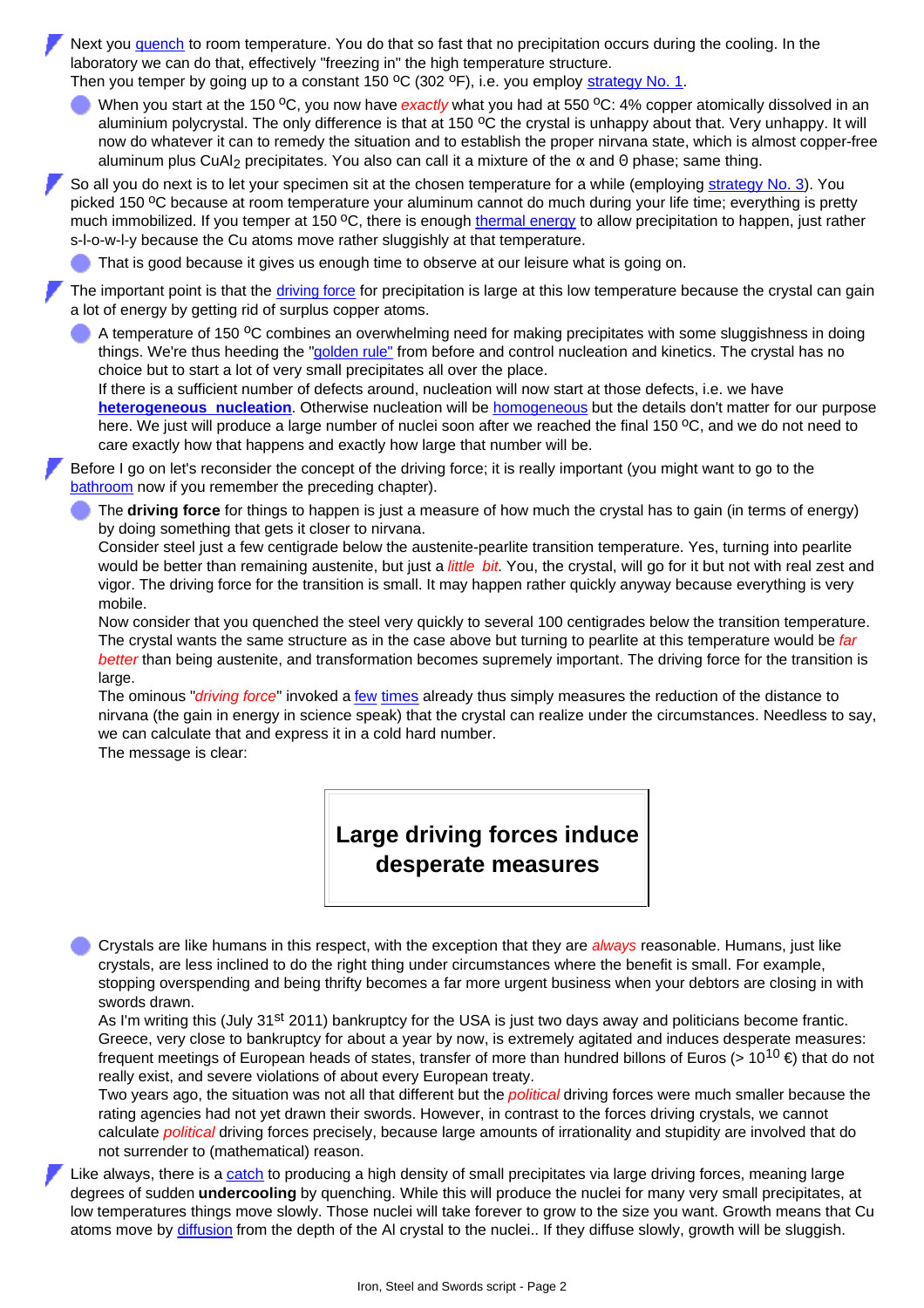What can you do about this? Well, here we don't want to do anything about it because we like whatever happens to happen slowly. If we would want many nuclei but not-so-sluggish growth, we employ some smarter **temperature profiling**: Quench to a low temperature that produces a large driving force and thus produces a lot of nuclei. After enough time has elapsed to form many tiny nuclei, you go up to a specified higher temperature. Growth now is brisk but some of the smaller precipitates will dissolve and some others may get too large because [Ostwald ripening](http://www.tf.uni-kiel.de/matwis/amat/iss_dec_15_2021/kap_8/backbone/r8_2_1.html#ostwald ripening) cannot be avoided.

If needs be, repeat the process, perhaps with some in-between steps.

That's exactly what we do with [silicon](http://www.tf.uni-kiel.de/matwis/amat/iss_dec_15_2021/kap_8/advanced/a8_2_1.html) if we want to grow many silicon dioxide precipitates, which we may like to have in certain parts of the crystal.

Does this sound a bit like working with wootz steel? Yes, indeed - all reports agree that the smith was employing many temperature cycles.

Except, he did it in order to obtain just a *few large* precipitates, the exact opposite of what I described just above. He needs to do this so he can produce the famous "water" structure in this high-carbon or hypereutectoid steel. We'll come to that later in more detail.

Here you just can take it as hint that the golden rule is rather powerful, indeed, provided you know what you are doing. If you don't know what you are doing, you need to have a recipe, based on centuries of experience and untold failures, that works at least occasionally. "Untold failures" means exactly that: we have never heard, read or found the results of forging attempts that *failed* to produce a superior wootz blade!

Back to our Aluminum-copper alloy. After **tempering** for some specified time at 150 °C (302 °F), you stop whatever is going on by now quenching to room temperature (strategy 1), where not much happens anymore. Then you test your tempered Al(4%Cu) alloy for tensile strength or hardness. That gives you just *one* data point for the curve in the figure below. Next you analyze your specimen by everything you have (metallography, electron microscopy, ...) to ascertain exactly what kind of structure was produced.

Then you repeat the experiment with a *new* sample, waiting a little *longer* at 150 <sup>o</sup>C (302 <sup>o</sup>F) before you do the tensile test and the structure analysis.

Then you repeat the experiment....

Then you …

When you're done, you get the curve shown below.



Then you repeat the whole *set* of experiments but with specimen where only **3 % Cu** was used for alloying.

- This gives another curve for this particular composition. Then you repeat the whole *set* of experiments with **5 % Cu**, and so on. When you're done, you repeat *everything* once more but now you hold the samples at **170 oC**, or **140 oC**.
- And so on at (almost) infinitum.

A high and mighty director of a large research establishment once put it like that: "After doing this kind of work for a while, you start to realize that this not a suitable occupation for a self-respecting human being. That's when you realize that you need **graduate students**".

You appreciate now why we need to have all those students. They enjoy (we believe) doing this kind of work for their Master or PhD theses.

The figure above shows just one of the many curves produced by scores of graduate students. It shows what you get for 4 % Al in Cu "tempered" at 150 °C (302 °F) for quite a while. Note that 1000 hours equal 6 weeks. What was measured is the yield strength or [hardness](http://www.tf.uni-kiel.de/matwis/amat/iss_dec_15_2021/kap_3/backbone/r3_3_1.html#hardness and yield stress) as we know by now.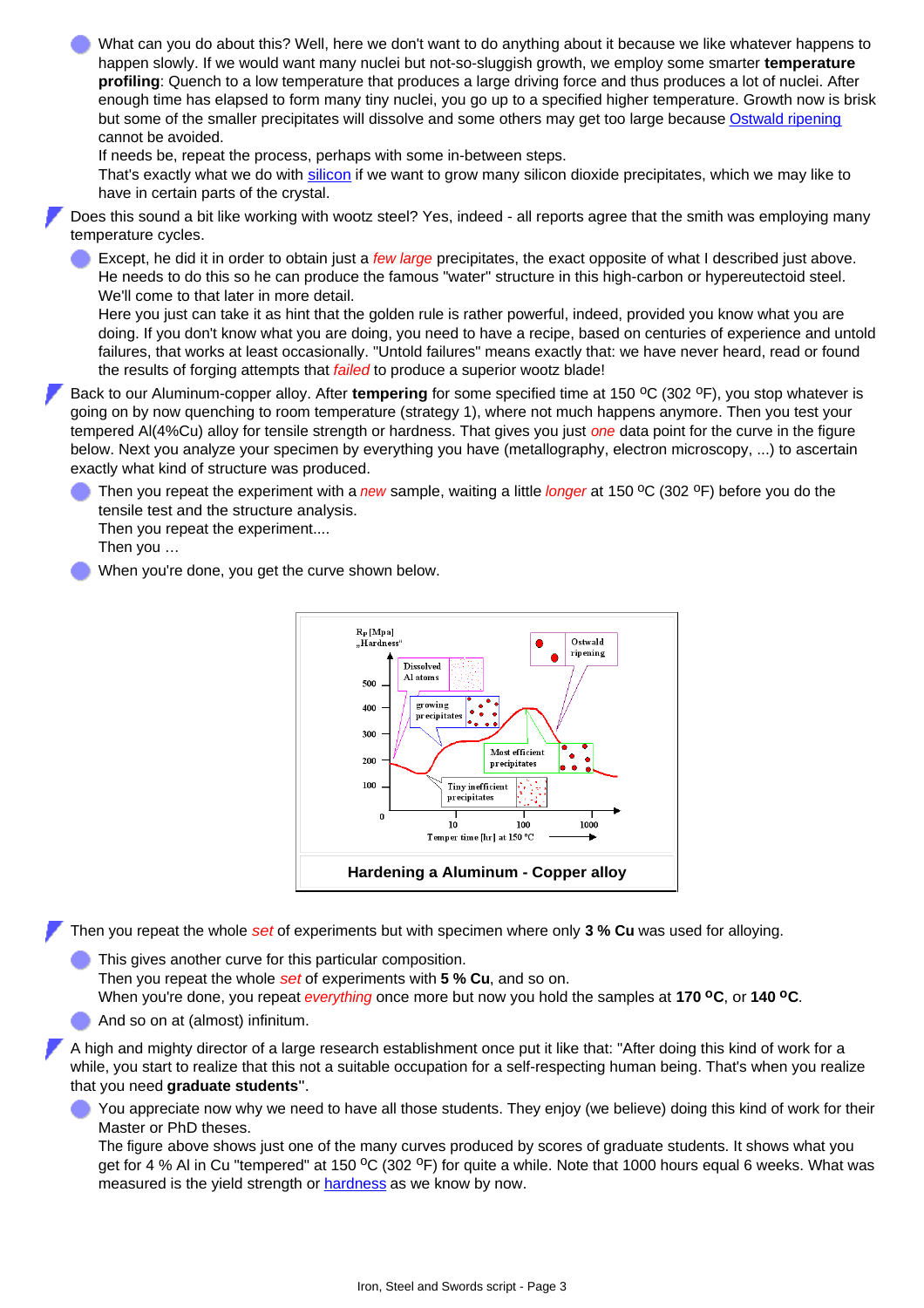## **The Aluminum - Copper Experiment Explained**

What we did was **hardening our Al - Cu** alloy by **ageing**. What happened is very clear (and supported by much more data). It illustrates quite nicely what hardening any metal is all about. You know, of course by now that it is all about the obstruction of [dislocation movement](http://www.tf.uni-kiel.de/matwis/amat/iss_dec_15_2021/kap_5/backbone/r5_4_2.html#_3) by obstacles.

Now let's look at the data.

For the first few hours of tempering the tensile strength (or hardness) goes *down* because extremely tiny precipitates or nuclei form. That reduces the number of obstacles a lot. For example, if If you form agglomerates that of just three Cu atoms, you reduc the number fo obstacles threefold,. In a volume that originally contained 90 Cu atoms for example, you now have 30 three-atom agglomerates. Each tiny precipitate or nuclei might obstruct dislocation movement a bit more than a single Cu atoms but since you don't have that many obstructions any more, the total effect is *less* obstruction to the [onslaught of the dislocations.](http://www.tf.uni-kiel.de/matwis/amat/iss_dec_15_2021/kap_8/backbone/r8_1_1.html) Look at the [analogy](http://www.tf.uni-kiel.de/matwis/amat/iss_dec_15_2021/kap_8/backbone/r8_1_1.html) again.

Eventually - after about 7 hours of annealing - the precipitates grew large enough to *seriously* obstruct dislocation movement and the "hardness" goes up. "Seriously" means that for example a 100 Cu atom precipitate obstructs dislocation movement more than 100 single Cu atoms.

The hardness reaches a *maximum* after about 100 hours; obviously at this point in time we have the optimal number-size relationship for the precipitates. Around this time we may also have used up all the available copper atoms.

If we keep at it, the hardness will go down again. That happens because now *Ostwald ripening* takes over. All copper atoms originally dissolved in the aluminum are used up and imprisoned in precipitates. Further growth of precipitates can *only* happen by the bigger ones cannibalizing the smaller ones, and that is exactly what happens. We get fewer and fewer but larger and large precipitates. Few and very large precipitates do not bother dislocations all that much, hardness goes down.

Of course, we can learn far more from an analysis like that. But that involves cumbersome details and an equation or two. The link provides for that. Here we just note that the **battle line scenario** given before is rather realistic and now we even know how to deploy the troops we have in the best possible way - in a simple little war and without regard to money. Iron is a far trickier opponent then aluminum when it comes to hardening, and it

fights dirty. We also need to get to terms with it on a limited money and time budget, so we aren't done yet.

But let's continue with looking at the results of the beautiful Al - Cu experiment and ponder some of the topics it touches upon.

All in all, the maximum hardness we could produce is almost *three times* larger than the minimum one, and that's quite an achievement. Moreover, we know *exactly* what is going on, *and* we can control it to a large degree.

If Ostwald ripening seems still strange, here is a comforting thought. You can watch it happen while drinking **beer**. Right after pouring the beer consists of a liquid and foam (the head).

The head consists of many tiny bubbles formed by a thin membrane of the liquid and the gas enclosed. The beer is very unhappy with this. Its nirvana state would be what we call "flat" - no bubbles! Why? Because foam means liquid with a lot of surface area and thus unnecessary energy.

So Ostwald ripening commences. Some bubbles collapse, giving the gas they contain to others that are now bigger. And so on. Big bubbles come into being by eating up small ones (provided you let it happen before you guzzle them up). The reason for that is the same as for precipitates: the driving force is the possible gain in [surface energy](http://www.tf.uni-kiel.de/matwis/amat/iss_dec_15_2021/kap_5/backbone/r5_3_2.html#_1) by reducing the surface area as much as possible.

Isn't that great? Finally you have a good reason to drink a lot of beer because you are actually doing science, studying Ostwald ripening.

Since it's a complicated process when you look at the details, I recommend lots of studying. You might augment your studies with some [Swiss cheese,](http://www.tf.uni-kiel.de/matwis/amat/iss_dec_15_2021/kap_8/backbone/r8_2_2.html#swiss cheese; ostwald ripening) realizing that the holes in there are precipitates of some gas that actually must have started with lots of little ones but, thanks to the second law and Ostwald ripening, developed into the few big ones you are familiar with.

Back to beer cans. (Hey, another scientific reason to drink beer!). With all the work that produced the figure above, we now know *one* temperature profile that forces Aluminum plus 4 % of copper to do what we want - within the basic limits of the system.

It is a simple profile: Cool rapidly to room tenpertures and then go up to the desired temperature. Keep that temperature constant for as long as you fancy, then drop quickly to room temperature. Simple - but there is a catch: it takes too long for the best result - about *100 hours*! Far too expensive. So, maybe, we should:

- Raise the temperature a bit, from 150  $^{\circ}$ C (302  $^{\circ}$ F) to 170  $^{\circ}$ C (338  $^{\circ}$ F)?
- Start annealing at 150  $^{\circ}$ C but then go slowly up to 200  $^{\circ}$ C (392  $^{\circ}$ F)?
- Do it, perhaps, the other way around.
- Use 5 % or 3 % or ?% copper.



**[Advanced](http://www.tf.uni-kiel.de/matwis/amat/iss_dec_15_2021/kap_8/advanced/a8_2_2.html) [Module](http://www.tf.uni-kiel.de/matwis/amat/iss_dec_15_2021/kap_8/advanced/a8_2_2.html) The Al-Cu system**